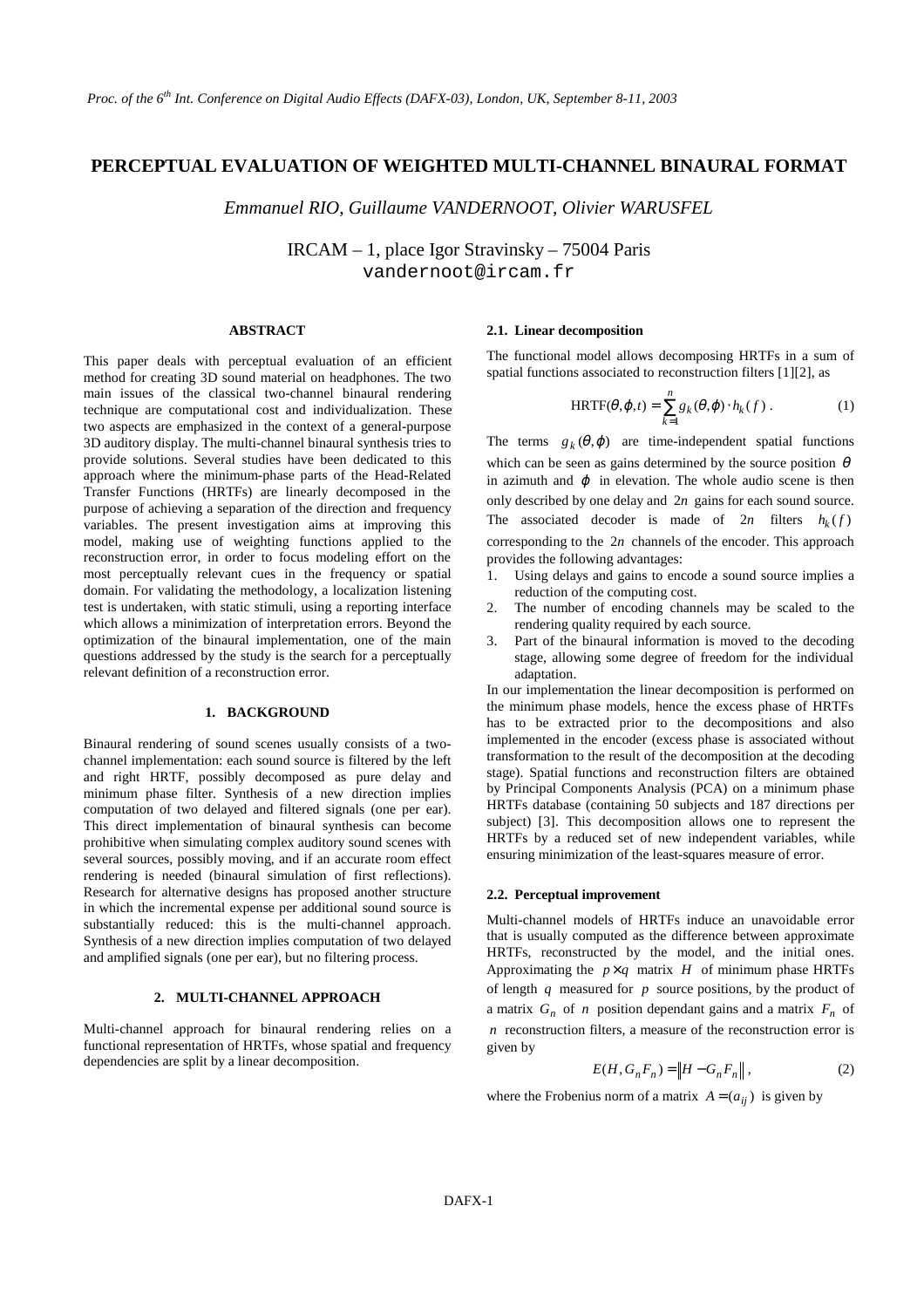*Proc. of the 6th Int. Conference on Digital Audio Effects (DAFX-03), London, UK, September 8-11, 2003*

$$
||A|| = \sqrt{\sum_{i,j} |a_{ij}|^2} .
$$
 (3)

In order to improve the rendering quality, we propose to modify the criterion error, so that the accuracy of the reconstruction will be improved for perceptually relevant frequencies and directions. We define a weighted norm as

$$
||A||_{w} = \sqrt{\sum_{i,j} w_{ij} |a_{ij}|^{2}} , \qquad (4)
$$

where  $w_{ij}$  is a weighting function depending on the frequency and position indices in matrix  $A$ . Higher values of  $w_{ij}$ correspond to perceptually relevant points. We split this weighting function onto  $w_i^G$  and  $w_i^F$  which depend respectively on the position and the frequency,  $w_{ij} = w_i^G w_j^F$ . Definition of this weighted norm is equivalent to changing the metrics in which linear decomposition of HRTFs is performed. Thus, spatial functions and reconstruction filters are designed according to three steps:

- 1. Weighting is applied to the HRTF matrix
- 2. Usual PCA is performed in the weighted metrics
- 3. Inverse weighting is applied to spatial functions and reconstruction filters

We perform a different weighting in the frequency domain and in the spatial domain.

# *2.2.1. Frequency weighting functions*

In the frequency domain, we propose to warp the frequency scale: low frequencies are stretched and high frequencies are compressed, so that resolution of the resulting frequency scale approximates the human auditory resolution. This means using weighting functions which approximates the Bark scale [4]. The perceptual approach is therefore included in the PCA decomposition and may be profitably linked with the recursive modeling of the reconstruction filters, thanks to the warping technique [5].

#### *2.2.2. Spatial weighting functions*

There is an infinite number of ways to design the spatial weighting functions. Thus, we propose a set of tunable continuous weighting functions that allow [6]:

- a choice of the positions enhanced: one position (the front position), two opposite positions (front/back positions), one plane (median or horizontal plane)
- a control on the focus of the weighting around the positions chosen
- a control on the weighting ratio between enhanced and rejected positions.

These functions are controlled by two parameters (one for the focus, another one for the ratio).

Figure 1 shows the shape of a set of spatial weighting functions in the horizontal plane, which enhance the frontal position with different values of ratio (focus is set to 0).



Figure 1. *Enhancing one position (directional weighting) with different ratios*

Figure 2 below shows the shape of a set of weighting functions in the horizontal plane, which enhance both front and back position with different values of focus (ratio is set to 64).

In order to enhance reconstruction over a plane, we also use the same function as for two opposite positions, but with a different range for the ratio, so that the two directions that were previously enhanced are now rejected.



Figure 2. *Enhancing two positions (bi-directional weighting) with different focuses*

### **3. LISTENING TESTS**

In order to validate the most relevant weighting parameters values, we perform two subjective listening tests. These tests allow one to judge the absolute localization, i.e. the perceived position of the sound source in an absolute way in 3D space.

# **3.1. Method**

### *3.1.1. Subjects*

17 young adults served as volunteers. All had normal hearing, and most of them had any previous experience in psychoacoustical experiments. Individual HRTFs were measured on these subjects using the "blocked-ear" canal. HRTFs were equalized by the individual diffuse field transfer function. However, they were not equalized by the response of the headphone used in the localization experiment.

# *3.1.2. Stimuli*

The stimulus consisted of a 500 ms burst of Gaussian white noise, modulated in amplitude (full depth at 20 Hz). The overall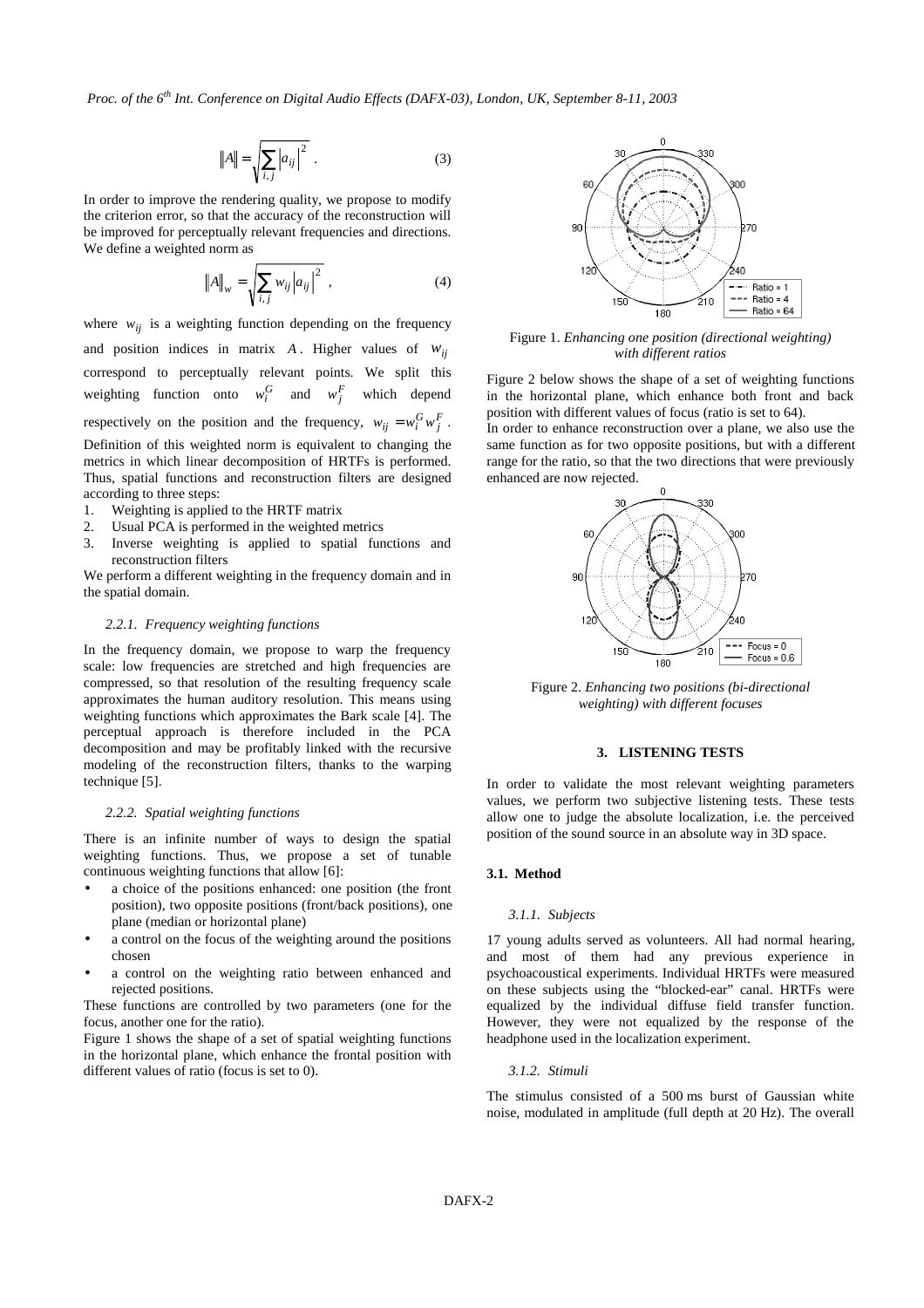level was approximately 70 dB SPL. Stimuli for a given subject and a given set of trials were pre-computed and converted to analog form via a RME™ HDSP interface at a rate of 44.1 kHz. The stimuli were delivered through a SENNHEISER™ HD570 headphone. A set of 12 virtual source positions was selected from the 187 measured directions. The limited number of positions is explained by the high number of weighting configurations that have to be tested.

| Warping 0.00 0.76 0.00 0.76 0.76 0.76 0.76                                |  |                                       |  |            |            |
|---------------------------------------------------------------------------|--|---------------------------------------|--|------------|------------|
| Ratio                                                                     |  | $1 \t1 \t1 \t1 \t1 \tD64 \tD64 \tB64$ |  |            |            |
| Focus 0.0 0.0 0.0 0.0 0.0 0.6 0.6                                         |  |                                       |  |            |            |
| Channels $2 \times 2$ $2 \times 2$ $2 \times 4$ $2 \times 4$ $2 \times 4$ |  |                                       |  | $2\times4$ | $2\times4$ |

Table 1. *Configurations under test*

We perform a linear decomposition on each individual set of HRTFs, according to different shapes of the spatial weighting function  $w_i^G$ , and to different values of frequency warping. Table 1 summarizes the different configurations. The usual twochannel implementation is included as a reference (condition #1). The question addressed consists in finding an optimal definition of the reconstruction error.

### *3.1.3. Reporting system*

Subjects' head were not fastened. They held a pointer whose position was tracked in real-time in relation to the position and orientation of the head's center.

### *3.1.4. Procedure*

At the beginning of each test, subjects were blindfolded, led into an anechoic room, and seated. For each trial, the subjects have to play the stimulus, repeat it up to three times, put the ball at the estimated position, and validate with a foot switch pedal. Relative azimuth, elevation and distance of the ball, time elapsed for one trial, and number of times each stimulus was repeated were recorded. Each test lasted approximately twenty minutes. There was no training session.

### **3.2. Results**

To facilitate the interpretation of the results, we represent the two components of each judgment in terms of three angles: frontback  $(\psi)$ , the angle subtended by the judgment vector and the transverse place, left-right  $(\lambda)$ , the angle subtended by the judgment vector and the median plane, and up-down ( $\varphi$ ), the angle subtended by the judgment vector and the horizontal plane. We use the formulae

$$
\begin{cases}\n\psi = \arcsin(\cos\varphi \cdot \cos\theta) \\
\lambda = \arcsin(\cos\varphi \cdot \sin\theta) \\
\varphi\n\end{cases} (9)
$$

This triple-pole coordinate systems is an extension of the doublepole favored by some authors, which has the advantage that azimuth and elevation are mutually independent [7]. From values of  $\psi$ , we can deduce the front-back confusions which indicate that a source in a given hemisphere is perceived in the opposite hemisphere. The rate of this confusion is a distinctive feature of localization data.

### *3.2.1. Reference condition*

We first analyze the usual 2-channel implementation, which is supposed to give the best localization results.

Correlation between the left-right angle of the estimated position and the left-right angle of target positions for the reference condition (#1) is shown in Table 2 below. Wightman and Kistler report an average value of 0.98 over all subjects for the azimuth correlation [8]. Our average value of left-right correlation is 0.95, which is rather close.

The average correlation between the up-down angle (estimated/target) is 0.66, which is lower than the value of 0.83 reported by Wightman and Kistler [8].

| Subject           | 18   | 28   | 33   | 50   | 58   | 16   |
|-------------------|------|------|------|------|------|------|
| $L/R$ correlation | 0.98 | 0.97 | 0.97 | 0.97 | 0.95 | 0.95 |
| U/D correlation   | 0.96 | 0.69 | 0.73 | 0.78 | 0.62 | 0.56 |
| $F/B$ confusion % | 4.2  | 8.3  | 8.3  | 12.5 | 12.5 | 16.7 |
|                   | 51   | 48   | 23   | 42   | 26   | 31   |
| Subject           |      |      |      |      |      |      |
| $L/R$ correlation | 0.96 | 0.97 | 0.98 | 0.96 | 0.96 | 0.96 |
| U/D correlation   | 0.73 | 0.85 | 0.50 | 0.72 | 0.66 | 0.56 |
| $F/B$ confusion % | 16.7 | 20.8 | 25.0 | 25.0 | 33.3 | 41.7 |
|                   |      |      |      |      |      |      |
| Subject           | 39   | 15   | 54   | 57   | 59   |      |
| $L/R$ correlation | 0.96 | 0.95 | 0.92 | 0.89 | 0.95 |      |
| U/D correlation   | 0.63 | 0.52 | 0.67 | 0.34 | 0.64 |      |
| $F/B$ confusion % | 41.7 | 45.8 | 45.8 | 50.0 | 50.0 |      |

Table 2. *Left-right, up-down correlations and front/back confusion rate for condition #1 (reference)*

When comparing front-back confusion rate of Table 2 for the reference situation with the literature, we notice that half of our subjects show a very high ratio of front-back confusions (Wightman and Kistler obtained values between 8 and 20% [8]). For values close to 50%, it mainly consists of targets in front hemisphere perceived as if they were coming from the back. These high values may be related to the lack of training session in our test protocol. It is to be noted that a value of 50% would also correspond to randomly distributed answers.

#### *3.2.2. Multi-channel conditions*

As shown in Table 3 below, left-right correlation does not significantly vary through experimental conditions. This is related to the separate implementation of excess phase part, which guarantees the conservation of Interaural Time Difference (ITD). Degradations of the minimum phase part of the reconstructed HRTFs will explain the variations of up-down correlation and front-back confusion rate. In the following, we focus on the front-back confusion rate.

| Condition #                                                        |  |  |  |  |
|--------------------------------------------------------------------|--|--|--|--|
| L/R correlation $(0.96)(0.95)(0.94)(0.96)(0.95)(0.95)(0.95)$       |  |  |  |  |
| U/D correlation $(0.66)(0.45)(0.46)(0.57)(0.63)(0.55)(0.52)(0.58)$ |  |  |  |  |
| $F/B$ confusion % 27.0 38.2 39.2 34.8 26.0 28.4 33.3 27.9          |  |  |  |  |

Table 3. *Average left-right, up-down correlations and front/back confusion rate for test conditions*